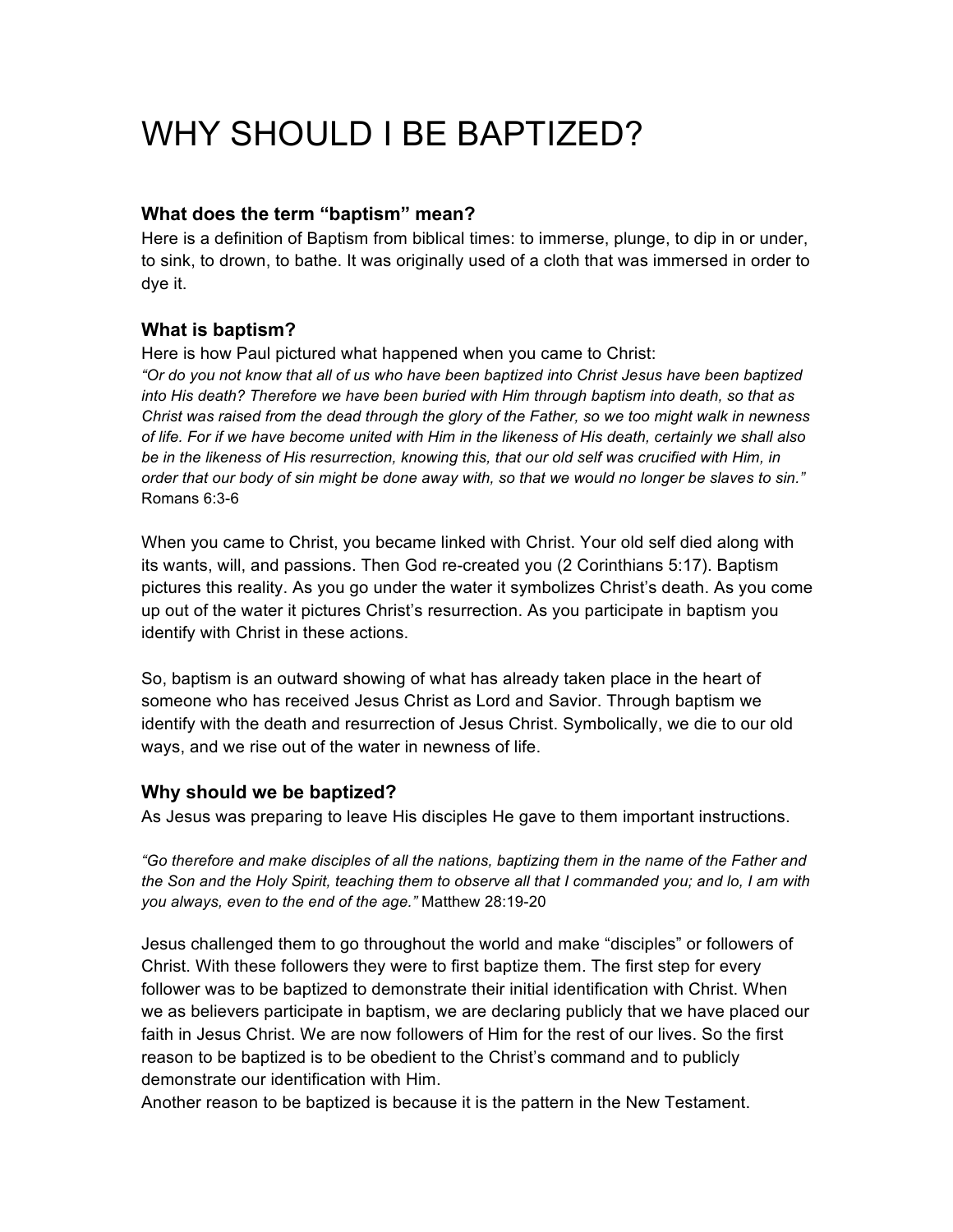Throughout the book of Acts we see people become a follower of Christ and their immediate response is to identify themselves to Him through baptism. Here are a few of the accounts:

*So then, those who had received his word were baptized; and that day there were added about three thousand souls.* Acts 2:41

*Then Philip opened his mouth, and beginning from this Scripture he preached Jesus to him. As they went along the road they came to some water; and the eunuch said, "Look! Water! What prevents me from being baptized?" And Philip said, "If you believe with all your heart, you may." And he answered and said, "I believe that Jesus Christ is the Son of God." And he ordered the chariot to stop; and they both went down into the water, Philip as well as the eunuch, and he baptized him.* Acts 8:35-38

*They said, "Believe in the Lord Jesus, and you will be saved, you and your household." And they spoke the word of the Lord to him together with all who were in his house. And he took them that very hour of the night and washed their wounds, and immediately he was baptized, he and all his household.* Acts 16:31-33

The pattern of the New Testament is that someone hears the gospel, responds in repentance and faith, and is identified with Christ through baptism.

# **Is there anything "special" about baptism?**

The simple answer to the question is no. There is no magic, special water, or secret ceremony. It is an outward demonstration of your inward transformation. However, for many people they cannot point to a day and time when they became a Christian. For them, baptism can become a "sign-post" in their life. It is a time they can look back and see where God has brought them and commit to following Him for the rest of their life. They may not remember when they came to Christ but they can remember the day they were baptized.

#### **Does baptism save me?**

Some passages have been wrongly used to teach that you must be baptized to be saved (Mark 16:15-16; 1 Peter 3:21). However, if we look at the context of these scriptures as well as the rest of scripture we find that we can do nothing that will save us.

*For by grace you have been saved through faith; and that not of yourselves, it is the gift of God; not as a result of works, so that no one may boast.* Ephesians 2:8-9

Our salvation is God's gift that we receive through our trust in Christ and what He did. In Scripture, baptism is closely linked with salvation but it is never requirement of salvation.

#### **If I was baptized as an infant, should I be re-baptized?**

Yes, since biblically, baptism is a symbol of what has taken place in us by placing our faith in Christ. As an infant, you did not make a decision to follow Christ. To demonstrate your desire to follow Christ we encourage you to be "re-baptized".